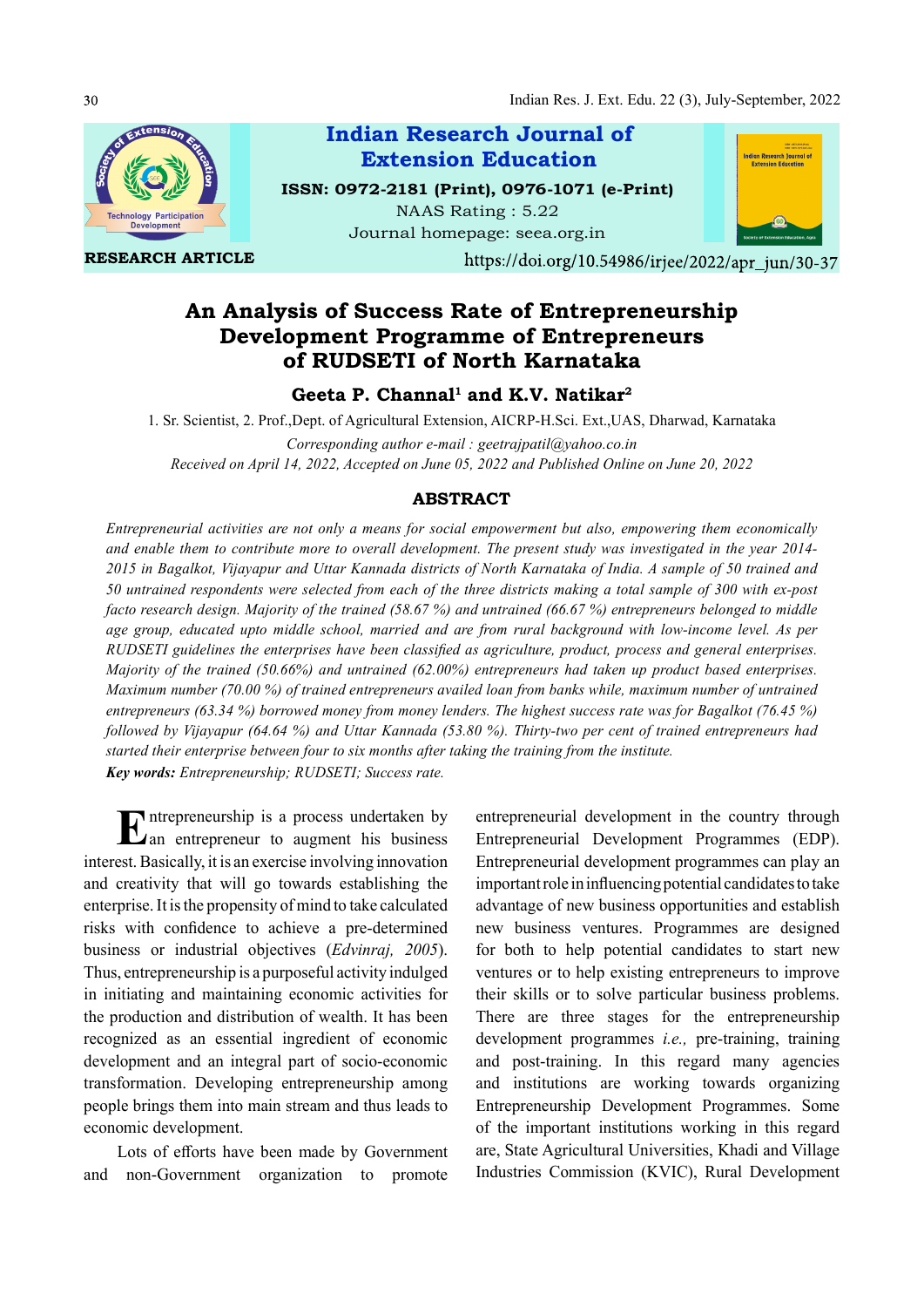Training Centers (RDTC), District Industries Centre (DIC), Rural Development and Self Employment Training Institute (RUDSETI), Krishi Vigyan Kendra (KVK), Council for Advancement of People's Action and Rural Technology (CAPART), Association of Women Entrepreneurs of Karnataka (AWAKE), Centre of Entrepreneurship Development of Karnataka (CEDOK), Commercial Banks, the Coir Board, National Bank for Agriculture and Rural Development, Small Industries Development Organization (SIDO), data)-Small Industries Services Institutes (SISIs) etc. (Goyal and Jaiprakash, 2011) are involved in providing training on various aspects and make them successful entrepreneurs. Hence, it is important to investigate the impact of entrepreneurship development programmes with following objectives :

- To study the socio personal characteristics of trained and untrained entrepreneurs
- To know the success rate of entrepreneurship development programs trainings given by RUDSETI

### METHODOLOGY

This study was conducted in Bagalkot, Vijayapur and Uttar Kannada districts of Northern Karnataka. From each district 50 trained and 50 untrained respondents were selected making the sample size of 300. Trained respondents were taken training in RUDSETI in particular district. Personal interview method was used for data collection. Suitable statistical tools like frequency and percentage were used for analysis of the data.

Types of training programmes provided: RUDSETI offers more than 60 types of entrepreneurship development programmes (EDPs) in various avenues. All the programmes are from one to six weeks. They are classified in to four categories

- Agricultural EDPs include agri. and allied activities, dairy farming, poultry, beekeeping, horticulture, plant nursery, etc.
- Product EDPs include dress designing, agarabatti making, soft toys making, food processing, bakery products, embroidery, fabric painting, etc.
- Process EDPs include electric motor rewinding and pumpset maintenance, beauty parlour, photography, videography, phone servicing, domestic electrical appliances repair, two-wheeler servicing, computer DTP, refrigeration and air

condition, computer tally, computer basics, etc.

 General EDPs include Rural Entrepreneurship Development programme (REDP), EDP for women, Prime Minister Employment Guarantee Programme (PMEGP), etc.

The success rate of the trained entrepreneurs was measured by using the data of trainees who took up enterprise and the total number of trained trainees, by applying the following formula (based on secondary data)-

$$
Success rate = \frac{No. of trainees taken up enterprise}{Total No. of trainees trained}
$$

The time lag was measured with a gap of every three month in a year and subsequent year through frequency and percentage.

# RESULTS AND DISCUSSION

Socio-personal characteristics of trained and untrained entrepreneurs : The socio-personal characteristics of trained and untrained entrepreneurs were assessed by taking age, education, type of family, family size, caste, marital status, family occupation, annual income, background of the entrepreneurs, information source consultancy, extension contact and mass media participation.

Age : Majority of the trained and untrained entrepreneurs belonged to middle age group of 31-50 years, (table 1). Middle aged entrepreneurs tend to have a free hand in financial affairs and they can take up independent decisions to implement their ideas. They have more physical vigor, want to be more independent, have more family responsibilities and are at a stage in life where they have to fulfill their family responsibilities. Entrepreneurs of middle age have moderate experience in business and more working efficiency than older and younger entrepreneurs. Young people lack experience whereas old aged people lack risk bearing ability and interest. The responsibility of the management of family enterprise would be relatively less with young and old people in the family. The results quoted by Dipika and Sharma (2010), Ram et al. ((2013) and Hangi and Joshi (2015) also revealed that majority of the entrepreneurs in their study belonged to middle age group.

Education : In the present study very few of the respondents had perceived higher education (Table1) may be because of Realization of the importance of formal education both by parents and children, due to increased contact with educated people, mass media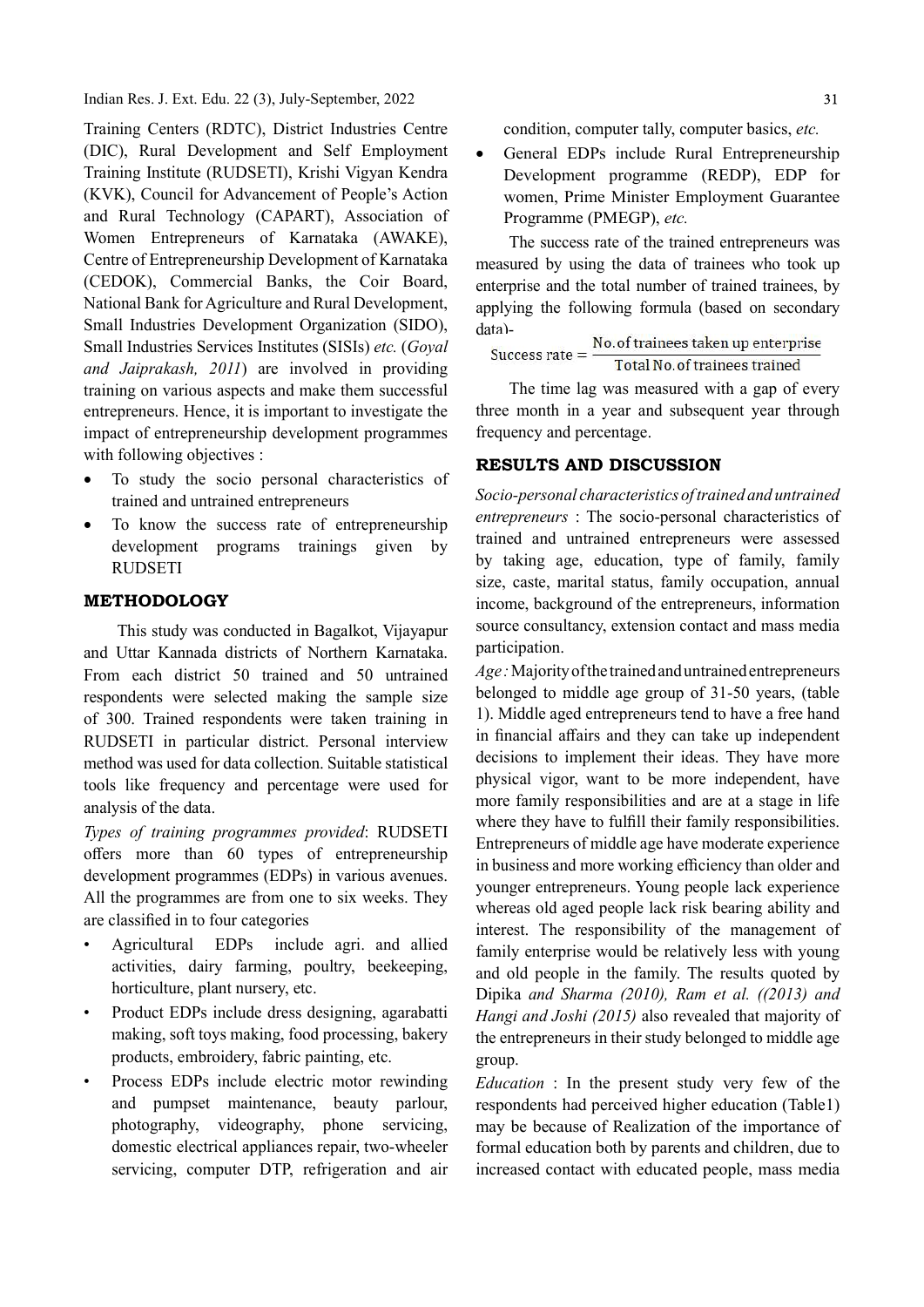Table 1. Distribution of trained and untrained beneficiaries according to socio-personal characteristics

|                                    | Trained        |           | Untrained                |               |
|------------------------------------|----------------|-----------|--------------------------|---------------|
| Variables and categories           |                | $(N=150)$ |                          | $(N=150)$     |
|                                    | No.            | $\%$      | No.                      | $\frac{0}{0}$ |
| Age                                |                |           |                          |               |
| Young (upto 30)                    | 47             | 31.33     | 26                       | 17.33         |
| Middle (31-50)                     | 88             | 58.67     | 100                      | 66.67         |
| Old $($ >50)                       | 15             | 10.00     | 24                       | 16.00         |
| Education                          |                |           |                          |               |
| Illiterate (nil)                   | 18             | 12.00     | 21                       | 14.00         |
| Primary (upto 5 <sup>th</sup> std) | 27             | 18.00     | 33                       | 22.00         |
| Middle (upto 10 <sup>th</sup> std) | 53             | 35.34     | 76                       | 50.60         |
| Secondary (upto 12 <sup>th</sup> ) | 32             | 21.33     | 10                       | 06.70         |
| Collegiate $(>12th std)$           | 20             | 13.33     | 10                       | 06.70         |
|                                    |                |           |                          |               |
| Type of family                     |                |           |                          |               |
| Nuclear                            | 106            | 70.70     | 110                      | 73.30         |
| Joint                              | 44             | 29.30     | 40                       | 26.70         |
| Family size                        |                |           |                          |               |
| Small (<5 members)                 | 47             | 31.33     | 47                       | 31.30         |
| Medium (5-8 members)               | 65             | 43.34     | 75                       | 50.00         |
| Large (>8 members)                 | 38             | 25.33     | 28                       | 18.70         |
| Caste                              |                |           |                          |               |
| SC and ST                          | 40             | 26.67     | 47                       | 31.30         |
| <b>OBC</b>                         | 73             | 48.67     | 86                       | 57.30         |
| General                            | 37             | 24.66     | 17                       | 11.40         |
| Marital status                     |                |           |                          |               |
| Married                            | 128            | 85.34     | 127                      | 84.67         |
| Unmarried                          | 17             | 11.33     | 9                        | 06.00         |
| Widow                              | $\mathfrak{Z}$ | 02.00     | 12                       | 08.00         |
| Divorce                            | -              | 00.00     | $\overline{\phantom{0}}$ | 00.00         |
| Separated                          | $\overline{2}$ | 01.33     | $\overline{2}$           | 01.33         |
|                                    |                |           |                          |               |
| Family occupation                  |                |           |                          |               |
| Agriculture                        | 61             | 40.67     | 58                       | 38.70         |
| Non-agriculture                    | 55             | 36.67     | 62                       | 41.30         |
| Both                               | 34             | 22.66     | 30                       | 20.00         |
| Annual income                      |                |           |                          |               |
| Low $(' < 1, 16, 968)$             | 78             | 52.00     | 40                       | 26.67         |
| Medium $($ 1, 16, 968) to          | 40             | 26.67     | 60                       | 40.00         |
| >2,09,915                          |                |           |                          |               |
| High $(' >2,09,915)$               | 32             | 21.33     | 50                       | 33.33         |
| Background of the entrepreneurs    |                |           |                          |               |
| Rural                              | 121            | 80.70     | 82                       | 54.70         |
| Urban                              | 29             | 19.30     | 68                       | 45.30         |
| Information source consultancy     |                |           |                          |               |
| Low                                | 14             | 9.33      | 44                       | 29.33         |
| Medium                             | 101            | 67.34     | 100                      | 66.67         |
| High                               | 35             | 23.33     | 6                        | 04.00         |
| <b>Extension</b> contacts          |                |           |                          |               |
| Low                                | 143            | 95.33     | 150                      | 100           |
| Medium                             | 6              | 4.00      | $\boldsymbol{0}$         | 00.00         |
| High                               | 1              | 0.67      | $\boldsymbol{0}$         | 00.00         |
| Mass media utilization             |                |           |                          |               |
| Low                                |                |           |                          |               |
|                                    | 28             | 18.67     | 32                       | 21.33         |
| Medium                             | 87             | 58.00     | 96                       | 64.00         |
| High                               | 35             | 23.33     | 22                       | 14.67         |

exposure etc might have motivated few of them to pursue higher education. However, majority of the entrepreneurs were educated only upto primary and secondary level this might be due to lack of facilities in the village and nearby villages, which might have forced them to travel to taluak headquarters if at all they want to pursue college education. It was surprising to note that, 12 and 14 per cent of trained and untrained entrepreneurs respectively belonged to illiterate category which might be due to ignorance and less contact with other educated people. The other reasons might be that they lacked formal schooling and so were motivated to take up enterprise. Inspite of being illiterates they are managing their enterprise successfully. This could be because business might have been their family occupation and they have practical experience, so they would have been managing the business well. Some people are born with a business sense and so running an enterprise is not at all difficult. As the rural people have still traditional base, they generally do not prefer to send their children to school rather they want them to assist in farm and household activities. The distance of study centers from the villages and more investment also might have prevented the parents from providing higher education to their children. The results coated by Jhamtani et al. (2003), Bennur (2011) Kumar et al. (2013) and Hangi and Joshi (2015) indicated that entrepreneurs had education upto secondary level.

Family type : Almost 70 per cent each of trained and untrained entrepreneurs belonged to nuclear type of families and the rest of the thirty per cent of trained and untrained entrepreneurs belonged to joint families (Table 1). A desire to lead an independent life with proper accommodation, basic amenities and to give better future to their kids, must have motivated most of the respondents to live in the nuclear families. Nuclear families also help to lead planned and economic way of life. The families also get enough time to take up subsidiary enterprise. The other reason could be the influence of urbanization and increased needs and wants. The findings of the present study agree with the findings of Suresh (2004) and Hangi and Joshi (2015) that entrepreneurs belonged to nuclear family.

Family size : Most of the trained and untrained entrepreneurs had a medium family with four to six members (Table1). One third of both the categories had small families with less than four members, while one fourth of trained and 18.70 per cent of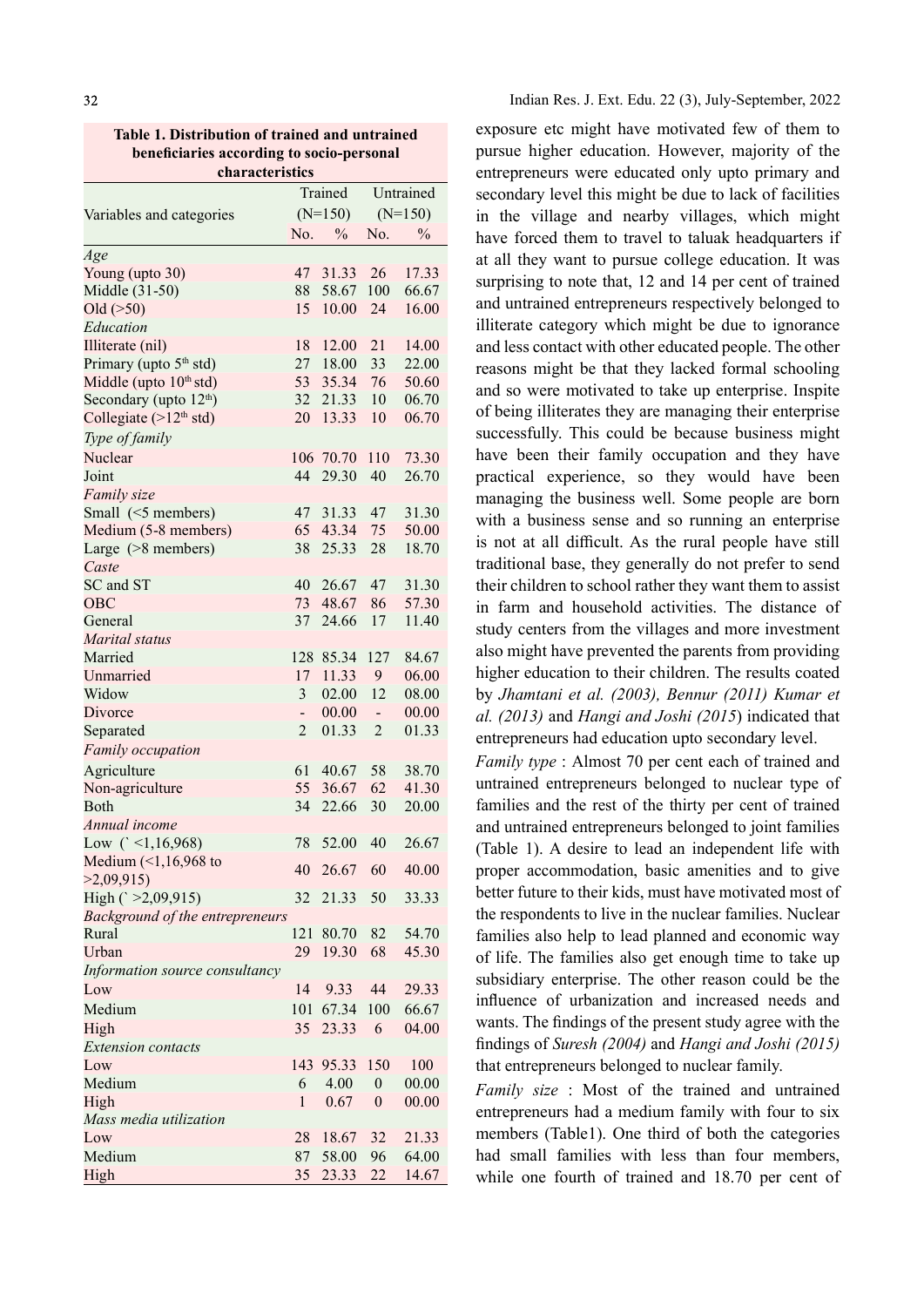untrained entrepreneurs belonged to large families with more than six members. It is the normal trend in rural areas to have 3-4 children. They think that, more children mean more hands to work and also feel more secured during their old age if they have more children. However due to rising costs of living they have restricted their families to medium size. The results of Chaudhari (2006) and Ram et al. (2013) also revealed that majority of entrepreneurs belonged to medium size family.

Caste : It is clear from Table 1 that almost half of the trained and untrained entrepreneurs were from OBC category. The remaining belonged to SC / ST and general caste. The reason for majority of the entrepreneurs belonging to backward caste and general category in the study might be due to the demographics of the study area where most belong to the backward and general caste. The findings of the present study are in line with the findings of *Bharatamma (2005)*.

Marital status : More than three fourth of the trained and untrained entrepreneurs were married (Table 1). The remaining were unmarried. A negligible per cent were widows and separated. This could be due to fact that children are married off at an early age in rural area. The main reasons could be the traditions, family cultural pressure and the parents wish to see their children settled. By marrying off the children the parents rid themselves of the family responsibilities. The above results get support from the studies conducted by Achar (2008), Ram et al. (2013) and Hanagi and Joshi (2015).

Family occupation : In the results (Table1) the forty-one per cent of trained entrepreneurs followed agriculture as their main occupation. This could be because most rural people belong to agriculture families especially from small and marginal land holding. These people might have taken training from RUDSETI and other facilities from government programmes and schemes. Higher percentage of untrained entrepreneurs having non-agriculture as their family occupation could be because they might have come from business families who have been running the enterprise since generations. Majority of them were from rural area and have less educational background. This reduced opportunity to get public and private sector jobs and so they might seek self-employment. Other factors being less scope of employment in non-agriculture sector. The results are in accordance with the findings Bannur and Teli (2012) and Nandagopal and Chinnaiyan (2004).

Annual income of the family : The results recorded in table 1 revealed that, majority of the trained entrepreneurs belonged to low-income category followed by medium and high. In case of untrained entrepreneurs' majority of them were in medium followed by high and low. The possible reason for occurrence of many of the trained entrepreneurs in low-income category may be that low they are dependent on agriculture which might be nonremunerative. Many of the trained entrepreneurs have taken varied types of enterprises from very small to very big ones. Low socio-personal background people have taken small enterprises and earn little income hence they are in low-income category. The reason for untrained entrepreneurs in medium income category may be their family background is sound and doing business from many years and are expert in that field hence might be earning good income.

Background of the entrepreneurs : The details presented in Table 1 indicated that majority of trained and untrained entrepreneurs belonged to rural background. Since RUDSETI caters to rural people, the selection of the sample shows that most entrepreneurs are from rural areas. Another important reason is that RUDSETI gives training to school drop outs and this percentage of dropouts is very high, some of the reasons being that not much importance is given to education in rural areas. Lack of higher education facilities and financial constraints could be other reasons. Such school dropouts have availed training from RUDSETI and hence the finding. However, study by Achar (2008) reveal that most entrepreneurs were from urban than rural background.

Information source consultancy : The study (Table1) inferred that majority of the trained and untrained (66.67 %) entrepreneurs belonged to medium and low information seeking category. The reason that could be attributed for low and medium information seeking behaviour might be due to lack of time, family burden or poor communication with other entrepreneurs and also due to poor communication networks in their locality. These results are in conformity with the findings of Pendeti (2005) and Boruah et al. (2015).

Extension contacts : The information in (Table1) revealed that, large majority (95.33%) of trained entrepreneurs had low extension contact whereas in case of untrained entrepreneurs' cent per cent of them had low extension contact. Low extension contact for majority of the entrepreneurs might be due to lack of knowledge about extension agencies, awareness, lack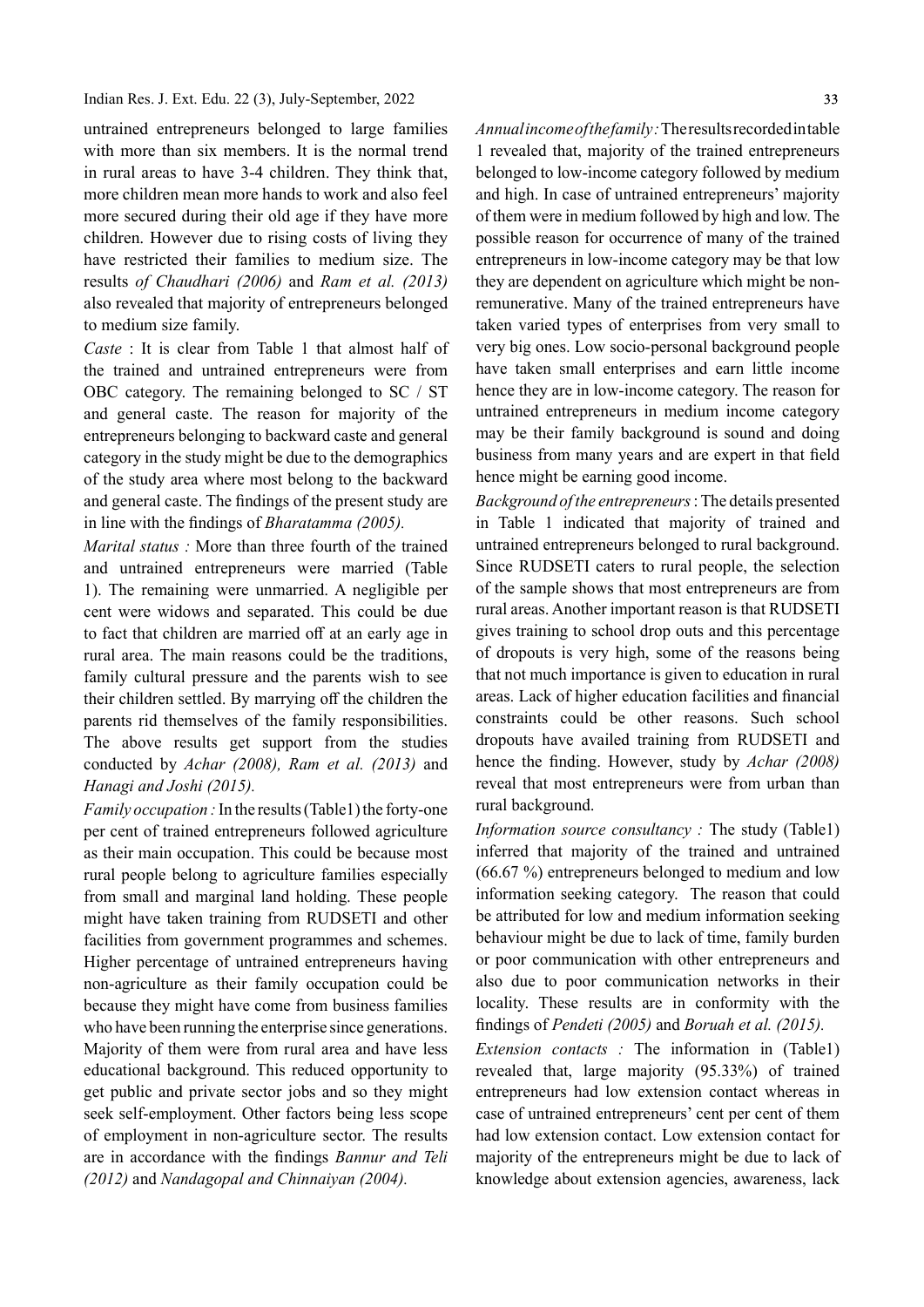of mass media exposure, poor communication with others in the society. Other possible reasons could be that they are in touch with extension agents for agricultural information and not for information about enterprise. These results are in line with the findings of Dhamodaran and Vasanth Kumar (2001) and Bennur (2011).

Mass media utilization : The results (Table1) depicted that, majority of the trained (58.00%) and untrained entrepreneurs (64.00%) had medium mass media participation. Mass media are proven channels for quick dissemination of information to large number of people spread over larger geographical area in a shorter period in time. Mass media contact enhances the ability of the entrepreneurs to get more information about current affairs as well as information on recent technologies or innovations and in turn widens the knowledge horizon of the entrepreneurs to accept and adopt the enterprise. Mass media also provides information on experiences of successful entrepreneurs through various channels like television, radio, newspaper *etc.*, which reinforces the confidence and motivate other entrepreneurs to take up similar enterprise or try out new innovations. The results are in conformity with the findings of Neelavaeni et al. (2002), Suresh (2004), Pandeti (2005), Nagesha (2005) and Nagesh (2006).

Type of enterprises adopted by the trained and untrained entrepreneurs: The results in Table 2 indicated the enterprises taken up by trained and untrained entrepreneurs. In both the groups most entrepreneurs had taken product-based enterprises but the percentage was higher among untrained (62.00%) compared to trained (52.00%). Among trained entrepreneur's product based was followed by agriculture (22.00%), process (16.68%) and general enterprise (9.32%). With regard to untrained the order of popularity were general enterprise (30.67%), followed by process based (6.66%) and agriculture based  $(0.67%)$ . These differences could be because most of the trained entrepreneurs have been provided the process and product preparation skills. Buying and selling things with a profit margin is easy for most untrained entrepreneurs. Some enterprises require skill and can be taken up only after training, some other enterprises require huge investment for which loan has to be obtained by producing the training certificate. Some enterprises which are common to both trained and untrained, this might be because they are traditional and family-based occupations. The enterprises which

Indian Res. J. Ext. Edu. 22 (3), July-September, 2022

|                                                       | <b>Table 2. Comparison between the trained and</b> |  |  |  |  |
|-------------------------------------------------------|----------------------------------------------------|--|--|--|--|
| untrained respondents on types of enterprises adopted |                                                    |  |  |  |  |

| Type of enterprise              |  |                   | Trained Untrained<br>$(n=150)$ $(n=150)$ |      |
|---------------------------------|--|-------------------|------------------------------------------|------|
|                                 |  | No. $\%$ No. $\%$ |                                          |      |
| Agriculturally based enterprise |  | 33 22.00 1 0.67   |                                          |      |
| Product based enterprise        |  | 76 50.66 93 62.00 |                                          |      |
| Process based enterprise        |  | 25 16.68 10       |                                          | 6.66 |
| General                         |  | 16 10.66 46 30.67 |                                          |      |

### Table 3. Financial Assistance to the entrepreneurs

| Type of assistance   |                    | Trained Untrained<br>$(n=150)$ $(n=150)$ |  |
|----------------------|--------------------|------------------------------------------|--|
|                      | No. $\%$ No. $\%$  |                                          |  |
| Own money            | 17 11.33 26 17.33  |                                          |  |
| Borrowed from others | 28 18.67 95 63.34  |                                          |  |
| Bank loan            | 105 70.00 29 19.33 |                                          |  |

### Table 4. Success rate of the EDP trainings given by RUDSETI (2012-2014)

| Categories                          | Vijayapur Bagalkot Kannada |       |       |
|-------------------------------------|----------------------------|-------|-------|
| Total No. of trainees trained 3,496 |                            | 2.663 | 2.127 |
| Total No. of trainees settled       | 2.260                      | 2.036 | 1.146 |
| Success rate $(\% )$                | 64.64                      | 76.45 | 53.87 |

### Table 5. Time lag in establishing an enterprise by trained entrepreneurs (N=150)

| Categories          | No. | $\frac{0}{0}$ |
|---------------------|-----|---------------|
| 0-3 months          | 29  | 19.33         |
| 4-6 months          | 48  | 32.00         |
| 7-9 months          | 24  | 16.00         |
| $10-12$ months      | 19  | 12.67         |
| More than 12 months | 30  | 20.00         |

were taken by untrained entrepreneurs are such that they do not require any training or skill nor huge investment. These enterprises have been taken up to earn their livelihood or to meet emergent needs. The enterprises like food and food-based enterprises are part of their daily life which need no formal training.

Heavy investment enterprises like jaggery unit, rava/suji making unit, oil factory, water purification unit, tractor trolley making and repair unit, furniture work, carpentry work, garment construction, brick making etc generate high income.

The enterprises like mobile repair, motor winding, plumbing work, beauty parlour, hair cutting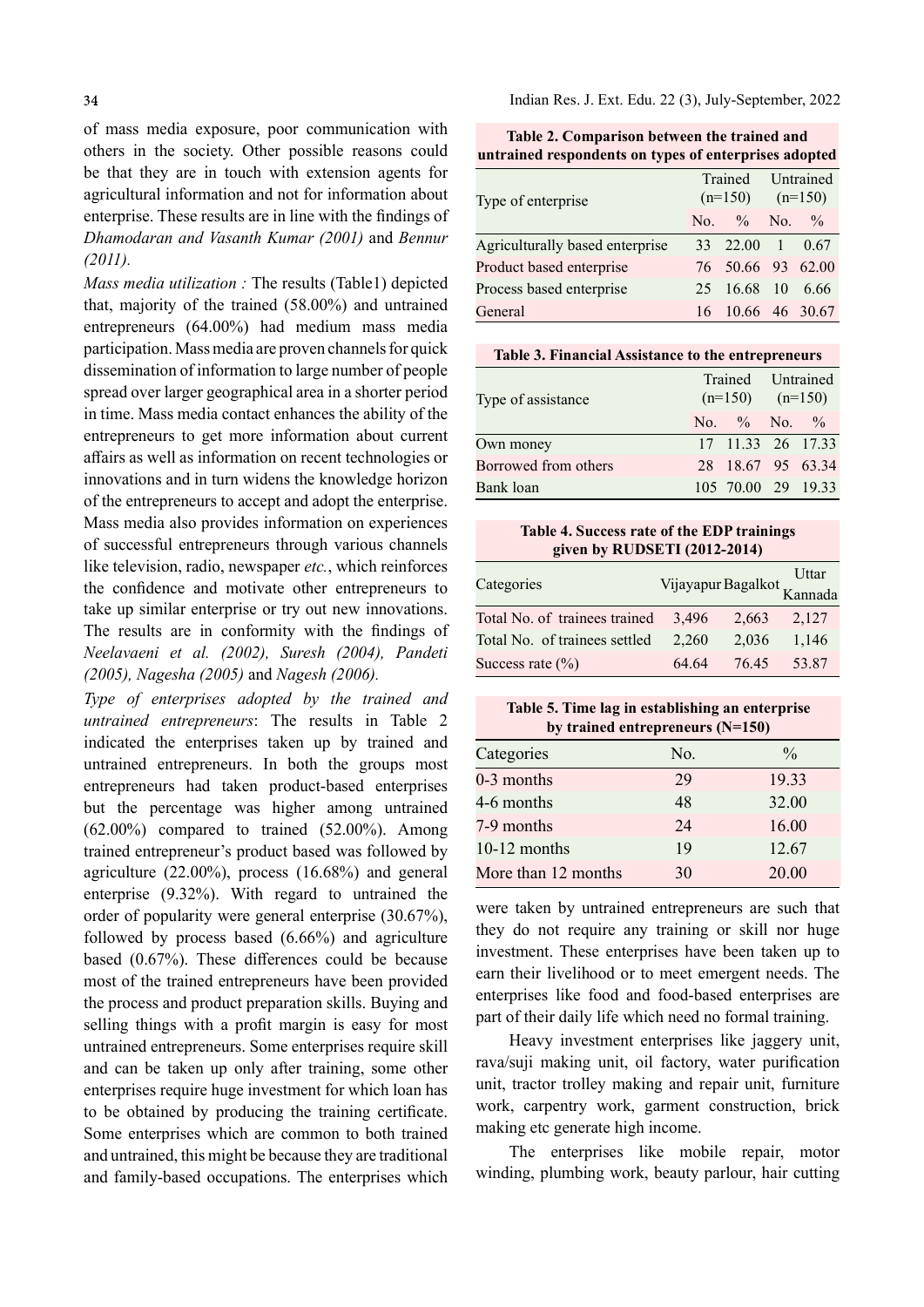saloon, cable net work, electric repair work, kirani shop, foot wear shop, saree shop, sale of grains etc are daily necessary requirements of the people need daily investment and earns medium level income.

The enterprises related to food items like sale of mirchi and tea, roti making, vermicelli, catering, mess and hotel provides good returns.

Some of the enterprises like sale of tender coconut, sale of sugarcane juice, papad making, roti making, chilli powder making, etc are season based and they are part time jobs for them to supplement the family income. Blanket stitching requires more time and done during the leisure time and as a hobby hence earns less money.

Financial assistance : Regarding financial assistance (Table 3), majority of the trained entrepreneurs were able to avail loan from commercial banks probably because as they possess a training certificate which is an important document for availing loan. In addition, RUDSETI also acts as a linkage between the bank and the entrepreneur. However, the untrained entrepreneurs have to resort to taking money from money lenders often at higher rate of interest because of lack of training. A reasonable percentage of trained (11.33 %) and untrained (7.33 %) had invested their own money, they are probably those entrepreneurs who have enterprise on small scale or part time basis for additional income. The results are in line with the findings of Hajong and Sharma (2010).

Success rate : It is good to note in Table 4 that, the success rate *i.e.*, the number of persons who have established enterprise and earning some income is fairly good *i.e.*, between 50-80 per cent. The highest is Bagalkot (76.45 %) followed by Vijayapur (64.64 %) and Uttar Kannada (53.80 %). This shows that RUDESTI is playing an important role in developing the entrepreneurship among the people and indicates the significance of the training through employment creation, financial support and other necessary requirements like follow-up activities. The results are in conformity with the findings of *Mali* (2001), Beena and Sushma (2003), Sushma (2007), Yadav (2008), Bannur and Teli (2012) and Veena et al. (2014).

Time lag in establishing an enterprise : Data presented in Table 5 reveals that, eighty per cent of the trained entrepreneurs had started their enterprise within a year after undergoing the training from the institute. Adequate self confidence, cooperation from family members to start the enterprise and adequate training helped the EDP trainees to start the enterprise within a year after the training, and remaining twenty per cent EDP trainees took more than one year to start their enterprise this might be due to lack of timely availability of loan from the banks, lack of family cooperation at the time of start, lack of confidence and hesitation, societal and personal problems. The results are in line with the findings of Sushma  $(2007)$  and Bannur and Teli (2012).

Leadership ability of trained and untrained entrepreneurs with respect to entrepreneurship : The data presented in Table 6 revealed the leadership ability of trained and untrained entrepreneurs in managing their enterprise. Thirty-eight per cent of trained entrepreneurs had high leadership ability followed by medium  $(32.00\%)$  and low  $(30.00)$ . With regard to untrained entrepreneurs 41.34 per cent of them belonged to medium followed by low (39.33 %) and high (19.33 %) leadership ability categories.

Decision making ability of trained and untrained entrepreneurs with respect to entrepreneurship : The data in Table 7 revealed that 36.00 per cent of trained entrepreneurs belonged to intermediate decisionmaking category followed by rational (34.00%) and less rational (30.00 %). In case of untrained entrepreneurs, 39.33 per cent belonged to less rational decisionmaking category and almost an equal percentage i.e., 30.67 and 30.00 per cent belonged rational and intermediate decision-making category, respectively.

> Table 6. Status of trained and untrained entrepreneurs on leadership ability

| Trained entrepreneurs                        |                  |           |  |
|----------------------------------------------|------------------|-----------|--|
| Leadership levels                            | No. $(\%)$       | <b>MS</b> |  |
| Low (mean-0.425 SD) <38.89                   | 45 (30.00) 32.37 |           |  |
| Medium (Mean $+$ 0.425 SD)<br>38.89 to 47.35 | 48 (32.00) 43.48 |           |  |
| High (mean + $0.425$ SD) > 47.35             | 57 (38.00) 54.59 |           |  |
| Untrained entrepreneurs                      |                  |           |  |
| Leadership levels                            |                  |           |  |
| Low (mean-0.425 SD) $\leq$ 32.09             | 59 (39.33) 28.32 |           |  |
| Medium (mean $+$ 0.425 SD)<br>32.09 to 38.34 | 62 (41.34) 34.84 |           |  |
| High (mean $+$ 0.425 SD)<br>>38.34           | 29 (19.33) 41.37 |           |  |
| Trained                                      | Untrained        |           |  |
| Mean = $43.12$                               | Mean = $35.21$   |           |  |
| $SD = 9.95$                                  | $SD = 7.36$      |           |  |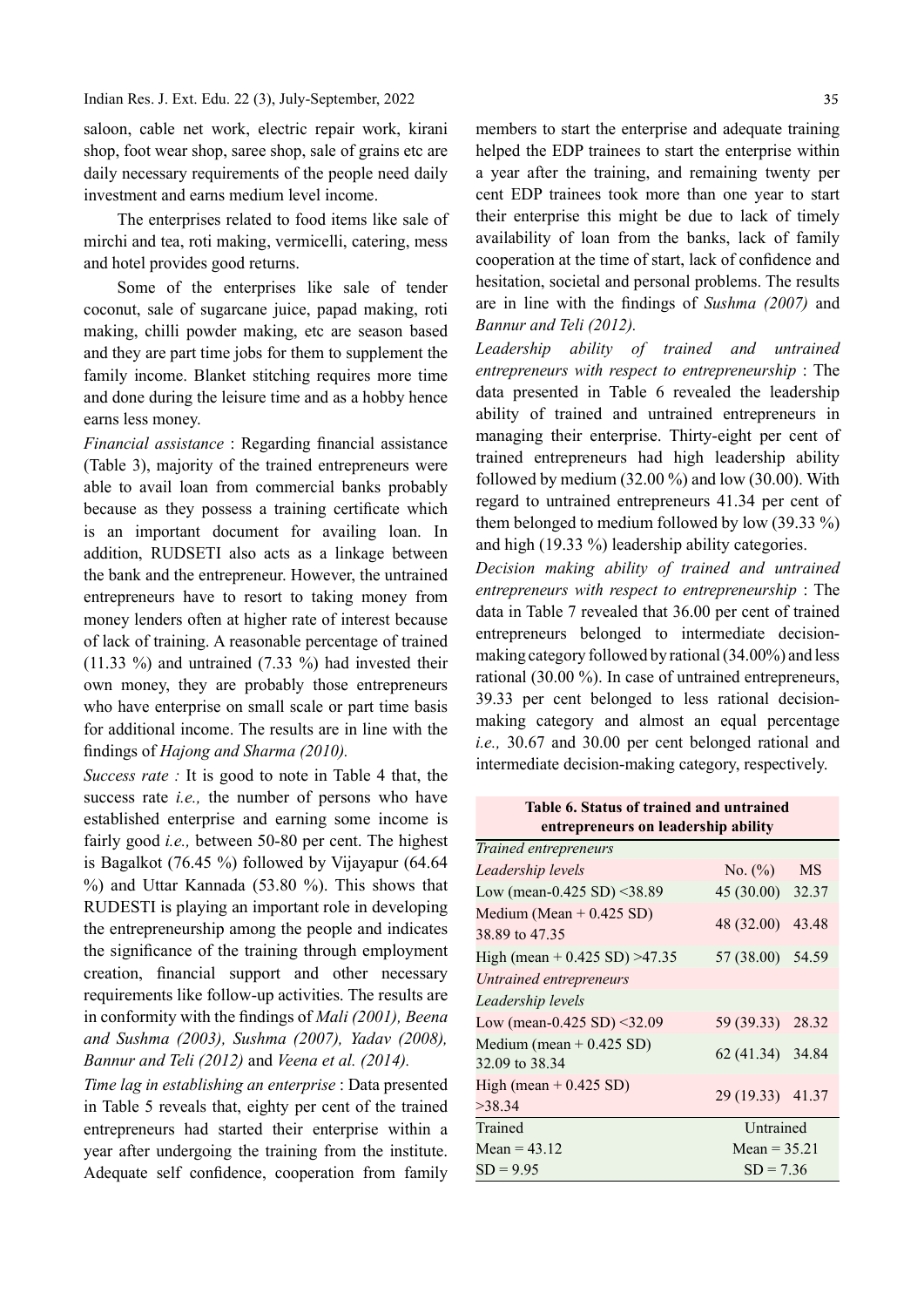36

Table 7. Status of trained and untrained entrepreneurs on decision making ability

| Trained entrepreneurs                                  |                  |  |
|--------------------------------------------------------|------------------|--|
| Decision making levels                                 | $No.(%)$ MS      |  |
| Less Rational (mean-0.425 SD) <38.89                   | 45 (30.00) 22.68 |  |
| Intermediate (Mean + $0.425$ SD)                       | 54 (36.00) 28.17 |  |
| 38.89 to 47.35                                         |                  |  |
| Rational (mean + $0.425$ SD) > 47.35                   | 51 (34.00) 35.97 |  |
| Untrained entrepreneurs                                |                  |  |
| Decision making levels                                 |                  |  |
| Less Rational (mean-0.425 SD) <25.02 59 (39.33 ) 22.41 |                  |  |
| Intermediate (mean $\pm$ 0.425 SD)                     | 45 (30.00) 27.30 |  |
| 32.09 to 38.34                                         |                  |  |
| Rational (mean + $0.425$ SD) $>29.00$                  | 46 (30.67) 32.10 |  |
| Trained                                                | Untrained        |  |
| Mean = $28.90$                                         | Mean = $27.01$   |  |
| $SD = 5.84$                                            | $SD = 4.67$      |  |

Confidence level of trained and untrained entrepreneurs with respect to entrepreneurship : The data in Table 8 depicted that 40.00 per cent of trained and 37.33 per cent of untrained entrepreneurs belonged to medium and low confidence category, respectively. About 33 per cent of trained and 35 per cent of untrained entrepreneurs belonged to low and medium confidence level categories. While, 27.33 per cent trained and 28.00 per cent untrained belonged high confidence levels.

### **CONCLUSION**

The training given by RUDSETI for different skill development has resulted in establishment Indian Res. J. Ext. Edu. 22 (3), July-September, 2022

| Table 8. Status of trained and untrained     |                  |  |  |  |  |  |
|----------------------------------------------|------------------|--|--|--|--|--|
| entrepreneurs on confidence level            |                  |  |  |  |  |  |
| Trained entrepreneurs                        |                  |  |  |  |  |  |
| Confidence levels                            | No. $(\%)$ MS    |  |  |  |  |  |
| Low (mean-0.425 SD) <46.72                   | 49 (32.67) 40.04 |  |  |  |  |  |
| Medium (Mean $+$ 0.425 SD)<br>46.72 to 55.38 | 60 (40.00) 47.12 |  |  |  |  |  |
| High (mean + $0.425$ SD) $>55.38$            | 41(27.33) 64.78  |  |  |  |  |  |
| Untrained entrepreneurs                      |                  |  |  |  |  |  |
| Confidence levels                            |                  |  |  |  |  |  |
| Low (mean-0.425 SD) <40.87                   | 56 (37.33) 35.73 |  |  |  |  |  |
| Medium (mean $+$ 0.425 SD)<br>40.87 to 50.14 | 52 (34.67) 40.32 |  |  |  |  |  |
| High (mean + $0.425$ SD) $>50.14$            | 42 (28.00) 59.88 |  |  |  |  |  |
| Trained                                      | Untrained        |  |  |  |  |  |
| Mean = $51.05$                               | Mean = $45.51$   |  |  |  |  |  |
| $SD = 10.19$                                 | $SD = 10.91$     |  |  |  |  |  |

of more number of agricultural related enterprise therefore it is necessary to create more opportunities for unemployed graduates to undergo training of agricultural and establishment of small and medium enterprises by establishing more number of entrepreneurial centers at taluka level.

 Since entrepreneurs have expressed problems of loan availability, establishment of entrepreneurs co-operative society in each district would solve the problem. Loans can be availed at reasonable rates and marketing can also be taken.

### CONFLICTS OF INTEREST

The authors have no conflicts of interest.

### REFERENCES

- Achar, A. (2008). Women empowerment by entrepreneurship development. International Council for Small Business World Conference. Halifax, Nova Scotia, Canada. June 22-25, pp. 10-19.
- Bannur, M. and Teli, R. (2012). Role of "RUDSETI" in empowering women through entrepreneurship: a study of Bijapur district. Int. J. Enter. Busin. Environ. Perspect., 1 (2): 208-222
- Beena, C. and Sushma, B. (2003). Women entrepreneurs managing petty business : A study from motivational perspective. Southern Economist, 42 : 5-8.
- Bennur, A.K. (2011). A study on entrepreneurial qualities and adoption bahaviour of Banana growers. M. Sc. (Agri.) Thesis, Univ. Agric. Sci., Dharwad, Karnataka (India).
- Bharatamma, G.U. (2005). Empowerment of rural women through income generating activities in Gadag district of North Karnataka. M. Sc. (Agri.) Thesis, Univ. Agric. Sci., Dharwad, Karnataka (India).
- Boruah, R.; Boura, S.; Deka, C.R. and Borah, D. (2015). Entrepreneurial behaviour of tribal winter vegetable growers in Jorhat district of Assam. Indian J. Soc. Res., 56 (4) : 693-698.
- Chaudhari, R. R. (2006). A study on entrepreneurial behaviour of dairy farmers. Ph. D. Thesis. Univ. Agric. Sci., Dharwad, Karnataka (India).